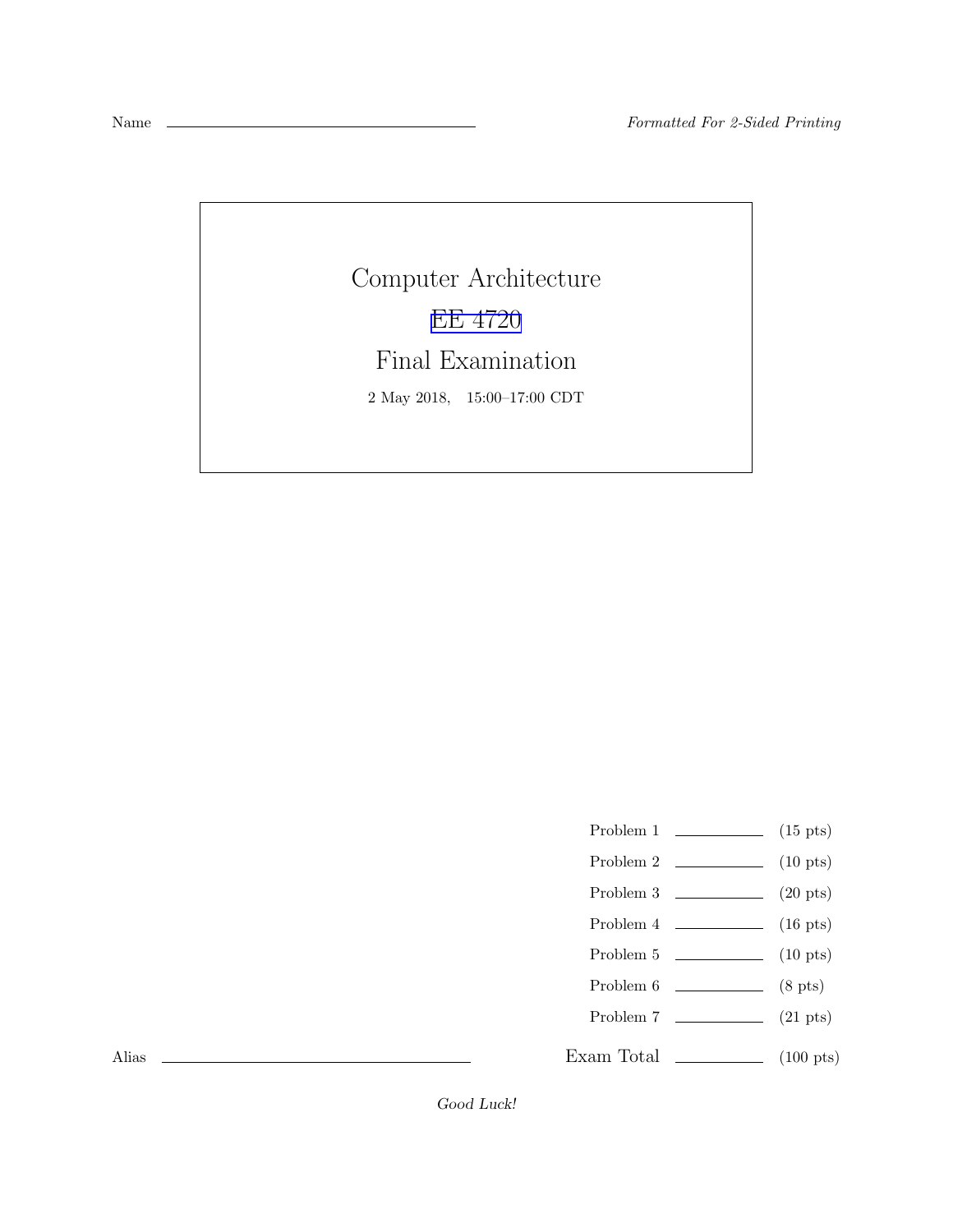Problem 1: (15 pts) Appearing below is the 2-way superscalar implementation used in class. As we usually assume, fetch groups are aligned and stalls must keep instructions within a stage in order.



(a) Show the execution of the code below on the implementation above.

Show execution.  $\Box$  Check for dependencies!!

## LINE1: # Address of the first lw insn below is  $0x1000$

lw r1, 0(r2)

- lw r3, 0(r1)
- lw r4, 4(r1)
- lw r5, 8(r1)
- sw r5, 12(r1)
- sw r4, 16(r1)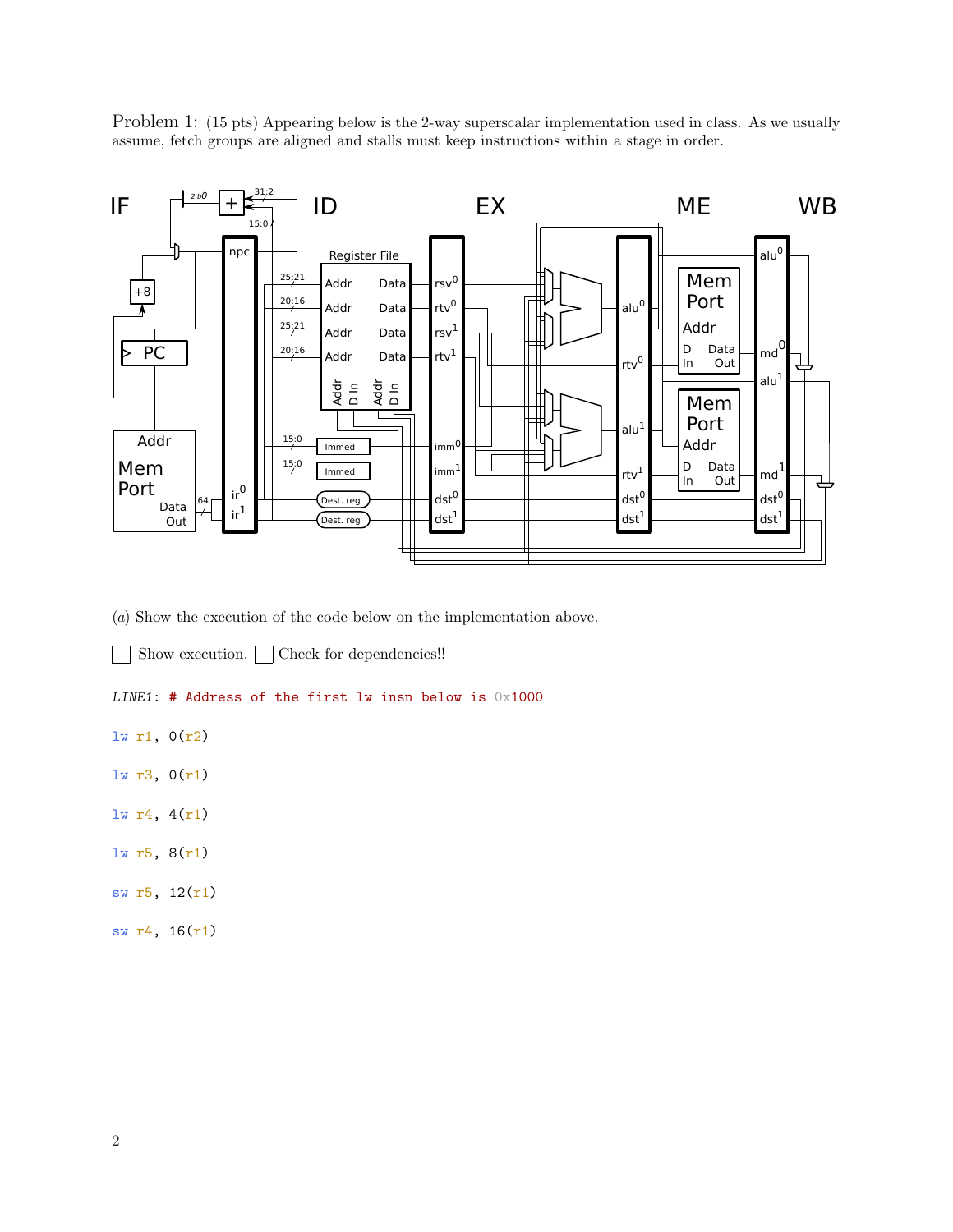- (b) Show the execution of the code fragment below on the illustrated implementation.
- Show execution and  $\Box$  check for dependencies here too.  $\blacksquare$
- $\overline{\phantom{a}}$ Don't overlook the fact that the branch is taken.

Pay attention to fetch groups and the aligned fetch restriction.

# Address of beq is 0x1004

- beq r1, r1, SKIP1
- lw r2, 0(r3)
- sw r4, 0(r3)
- addi r3, r3, 4
- SKIP1: # Address of andi r2 is 0x2008
- andi r2, r2, 0xfff
- andi r6, r2, 0xff0
- add r7, r2, r6
- sub r8, r2, r6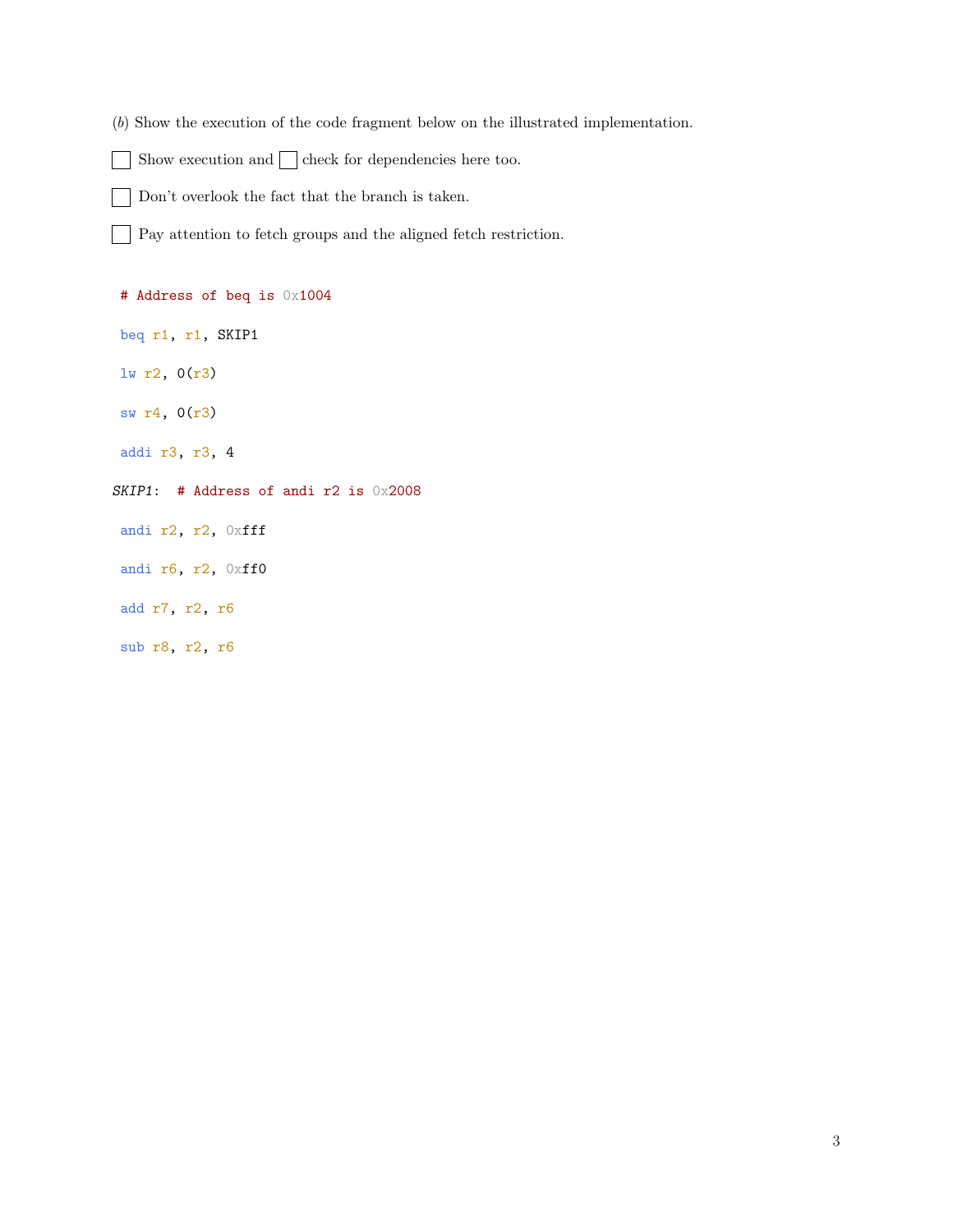(c) Appearing below is again our 2-way superscalar MIPS. Notice that the branch hardware shown can only provide the target for a branch in slot 1. Add hardware for providing the branch target of a branch in slot 0. Do not add hardware for checking the branch condition. Do not add control logic.



## **Pay attention to cost.**

Be sure the hardware computes the correct target address.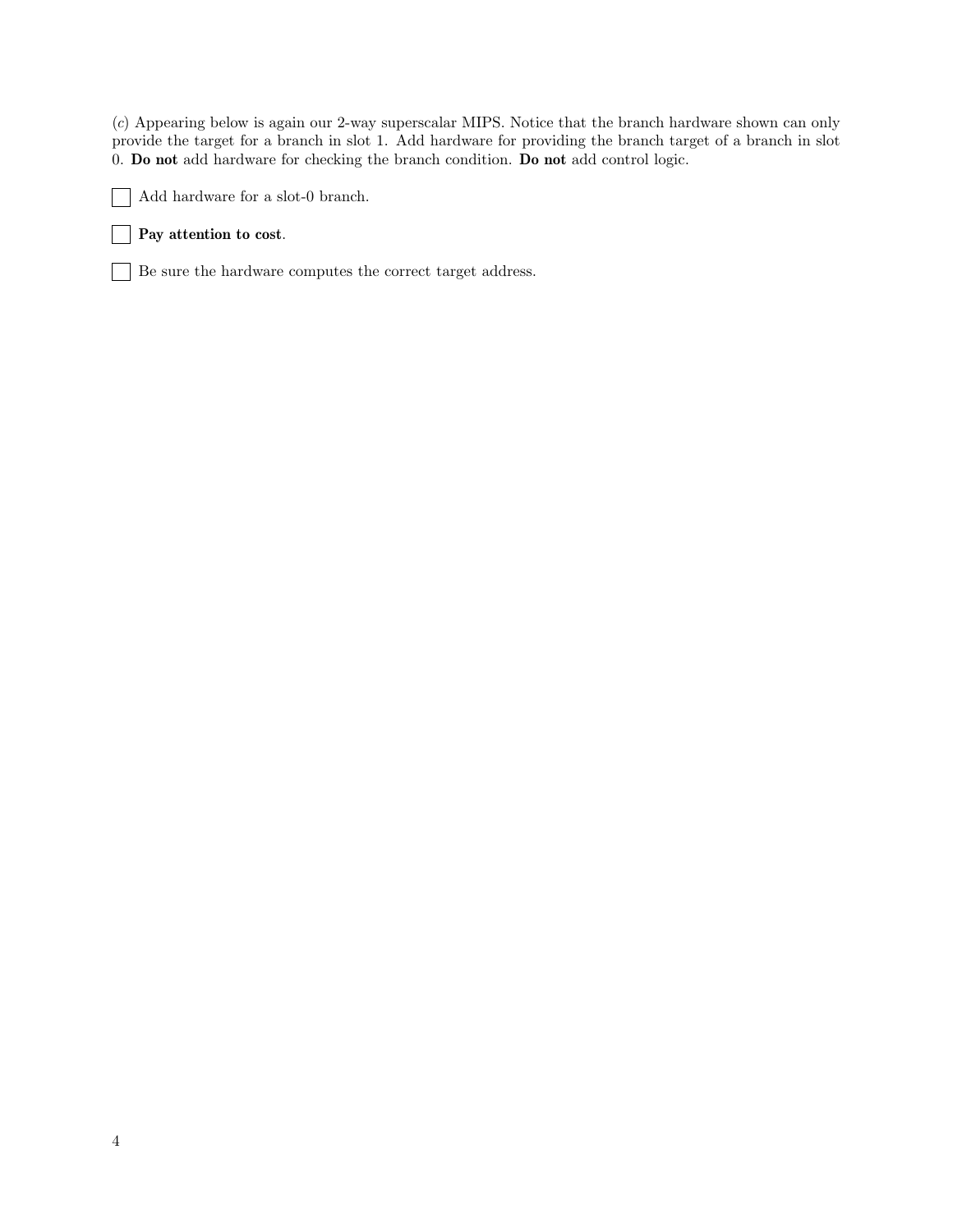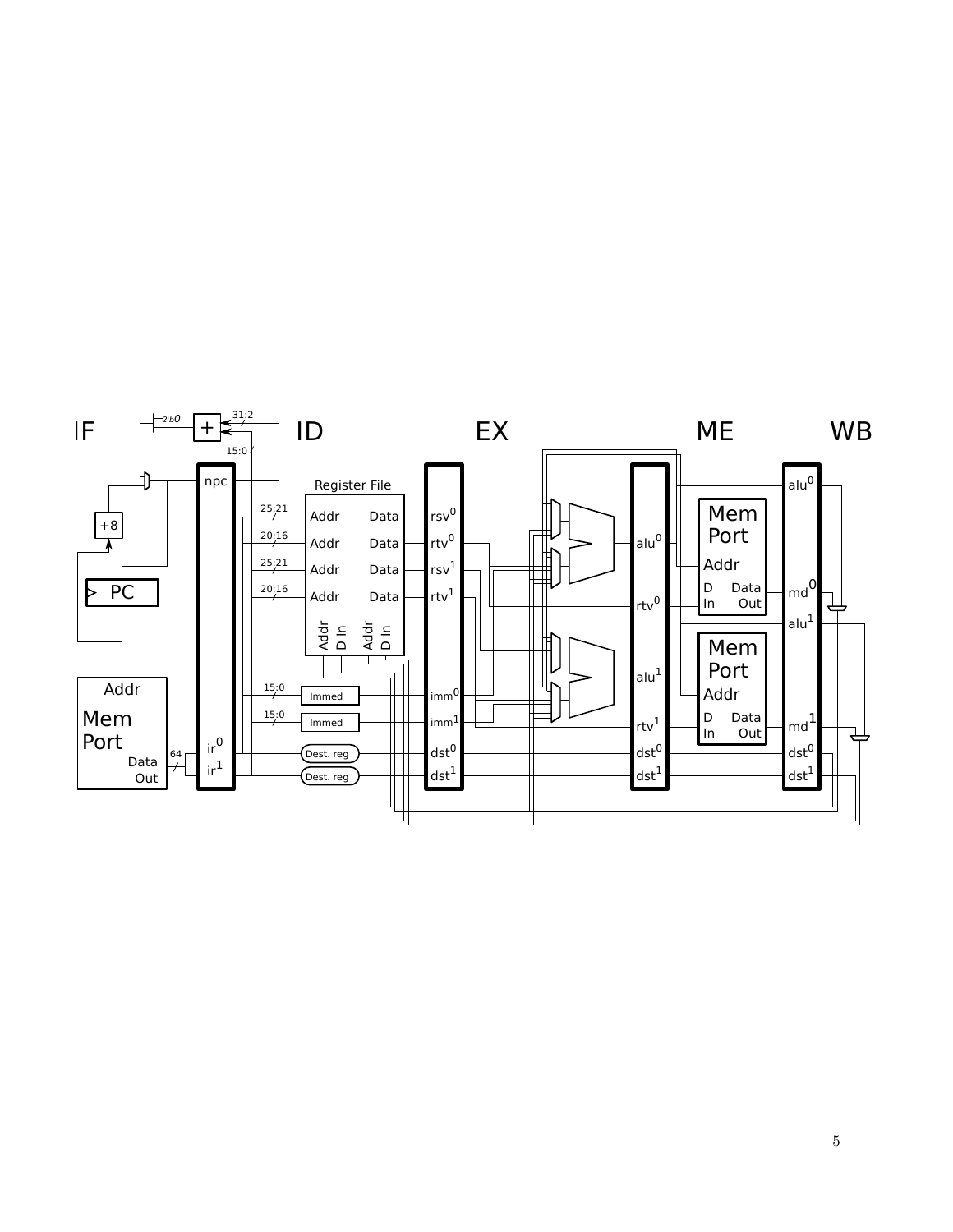Problem 2: (10 pts) Appearing below is the execution of a bit more than two iterations of a loop on the illustrated MIPS implementation. The execution shows the use of a two-stage FP compare unit, C1-C2, by the c.lt.s instruction, but the unit isn't shown.



LOOP: # 0 1 2 3 4 5 6 7 8 9 10 11 12 13 14 15 16 17 18 19 20 21 22 23 24 25 26 27 28 29 30 31 32 33 34 35 36 mul.s f1, f1, f2 IF ID M1 M2 M3 M4 M5 M6 WF c.lt.s f1, f3 IF ID -------------> C1  $\begin{tabular}{lllllllllll} c.l.t.s & f1, & f3 & & & \text{IF ID} &--------------> & C1 & C2 & \text{WF} \\ \text{bc1f LOOP} & & & & \text{IF} &----------> & ID &----> \\ \end{tabular}$ bc1f LOOP IF -------------> ID ----> EX ME WB  $IF$  ----> ID A1 A2 A3 A4 WF LOOP: # 0 1 2 3 4 5 6 7 8 9 10 11 12 13 14 15 16 17 18 19 20 21 22 23 24 25 26 27 28 29 30 31 32 33 34 35 36<br>mul.s f1, f1, f2 IF ID -------> M1 M2 M3 M4 M5 M6 WF mul.s f1, f1, f2 <br>
TF ID -------> M1 M2 M3 M4 M5 M6 WF<br>
IF -------> ID --------------> C1 c.lt.s f1, f3  $\text{IF}$  --------> ID -------------> C1 C2 WF boif LOOP  $\text{IF}$  ----------------> ID ----> IF -------------> ID ----> EX ME WB add.s f1, f1, f4<br>  $LOP:$  # 0 1 2 3 4 5 6 7 8 9 10 11 12 13 14 15 16 17 18 19 20 21 22 23 24 25 26 27 28 29 30 LOOP: # 0 1 2 3 4 5 6 7 8 9 10 11 12 13 14 15 16 17 18 19 20 21 22 23 24 25 26 27 28 29 30 31 32 33 34 35 36 mul.s f1, f1, f2 IF ID -------> M1 M2 M3 M4 M5 M6 WF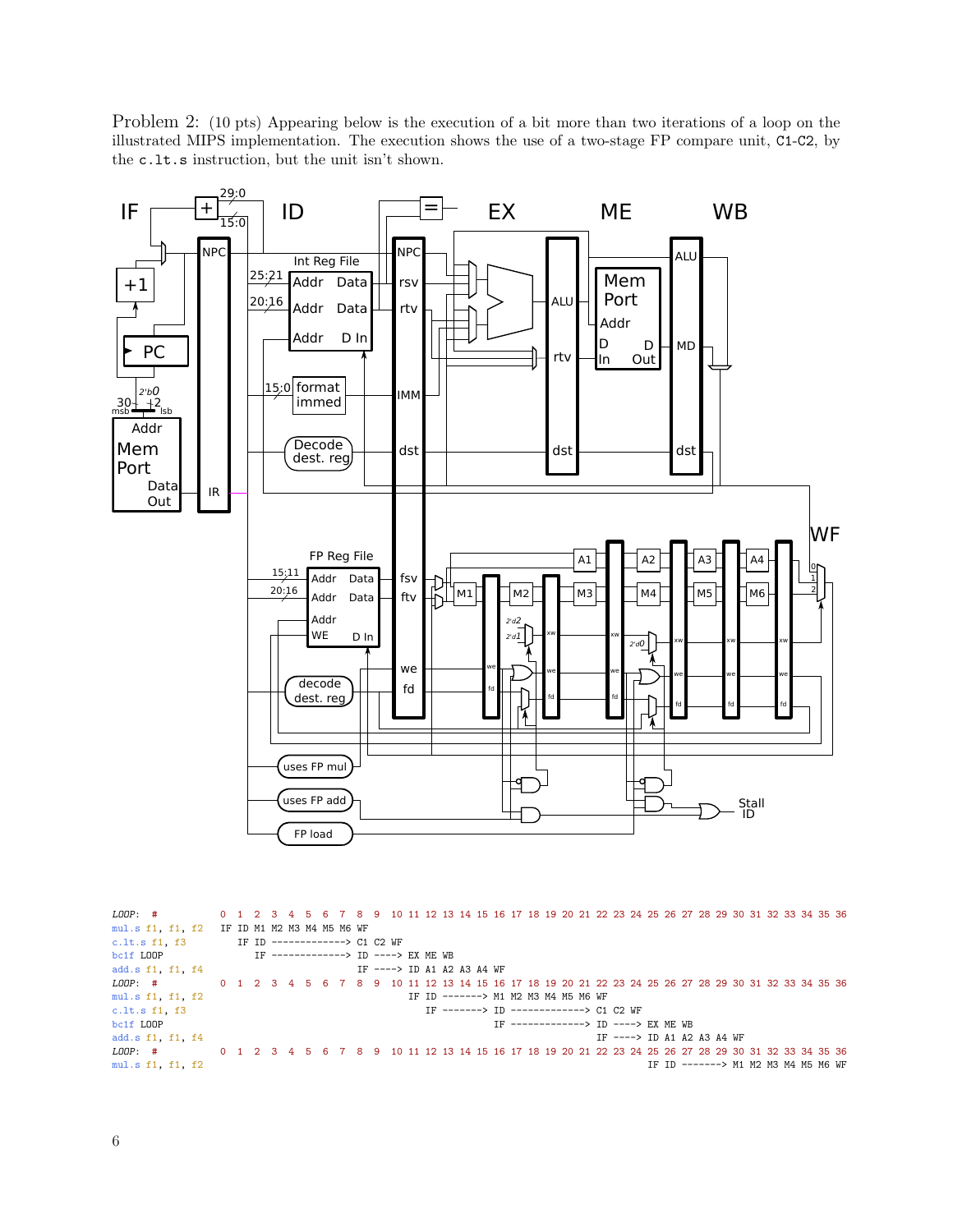(a) Compute the CPI of the execution of the loop above for a large number of iterations.

Compute the CPI.  $\blacksquare$ 

 $\blacksquare$ 

Clearly show how the time for an iteration was determined, perhaps using the pipeline diagram.  $\overline{\phantom{a}}$ 

(b) Reschedule the instructions to reduce the time needed to execute a large number of iterations of the loop. Add a nop if that helps. A correct solution will still have many stalls.

 $\Box$ Re-schedule to improve performance.

Don't change what the loop is computing.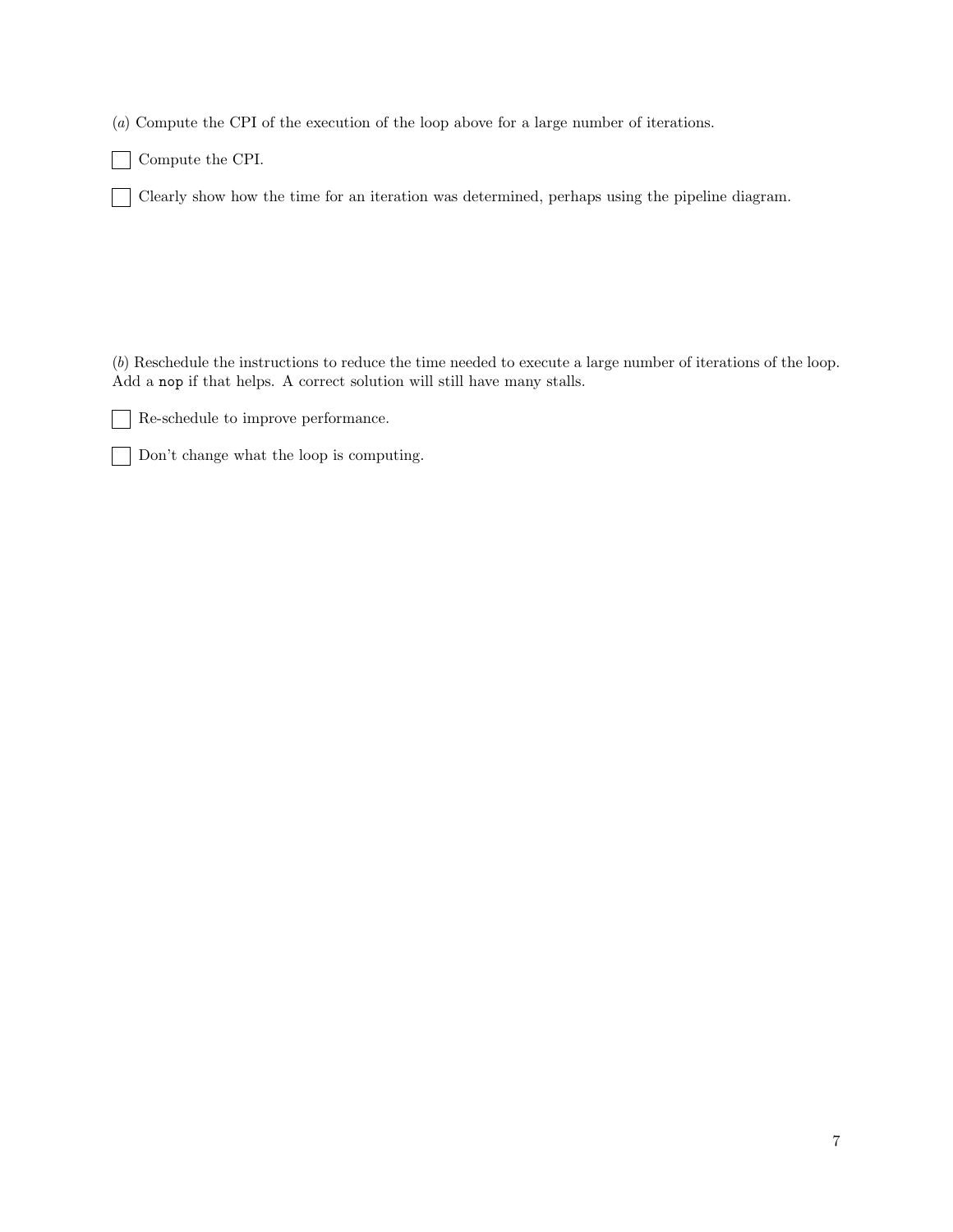Problem 3: (20 pts) The MIPS implementation on the next page shows the two stages of the comparison units, C1 and C2, but they are not connected to anything. The illustration also shows an FCC register that will hold the floating-point condition code value computed by compare instructions such as  $c.l.t.s.$  Connect the comparison units and the FCC register so that they operate correctly and as described by the check items below. Notice that logic to detect FP branch instructions and FP compare instructions has been added to the ID stage near the bottom.

```
LOOP: # Cycle 0 1 2 3 4 5 6 7 8 9 10 11 12 13 14 15 16
mul.s f1, f1, f2 IF ID M1 M2 M3 M4 M5 M6 WF
c.lt.s f1, f3 IF ID -------------> C1 C2 WF
bc1f LOOP IF ------------> ID ----> EX ME WB
add.s f1, f1, f4 IF ----> ID A1 A2 A3 A4 WF
       # Cycle 0 1 2 3 4 5 6 7 8 9 10 11 12 13 14 15 16
```
Provide connections to C1, C2, and the two FCC inputs so that the code above executes as shown.

Modify the control logic so that a compare does not arrive in WF in the same cycle as other FP instructions. (This is despite the fact that compares do not write the FP register file.)

Modify the control logic so that the Stall ID signal is asserted for dependencies from compare to branches, such as occurs above with the bc1f.

As always, pay attention to cost and performance and  $\Box$  don't break existing functionality.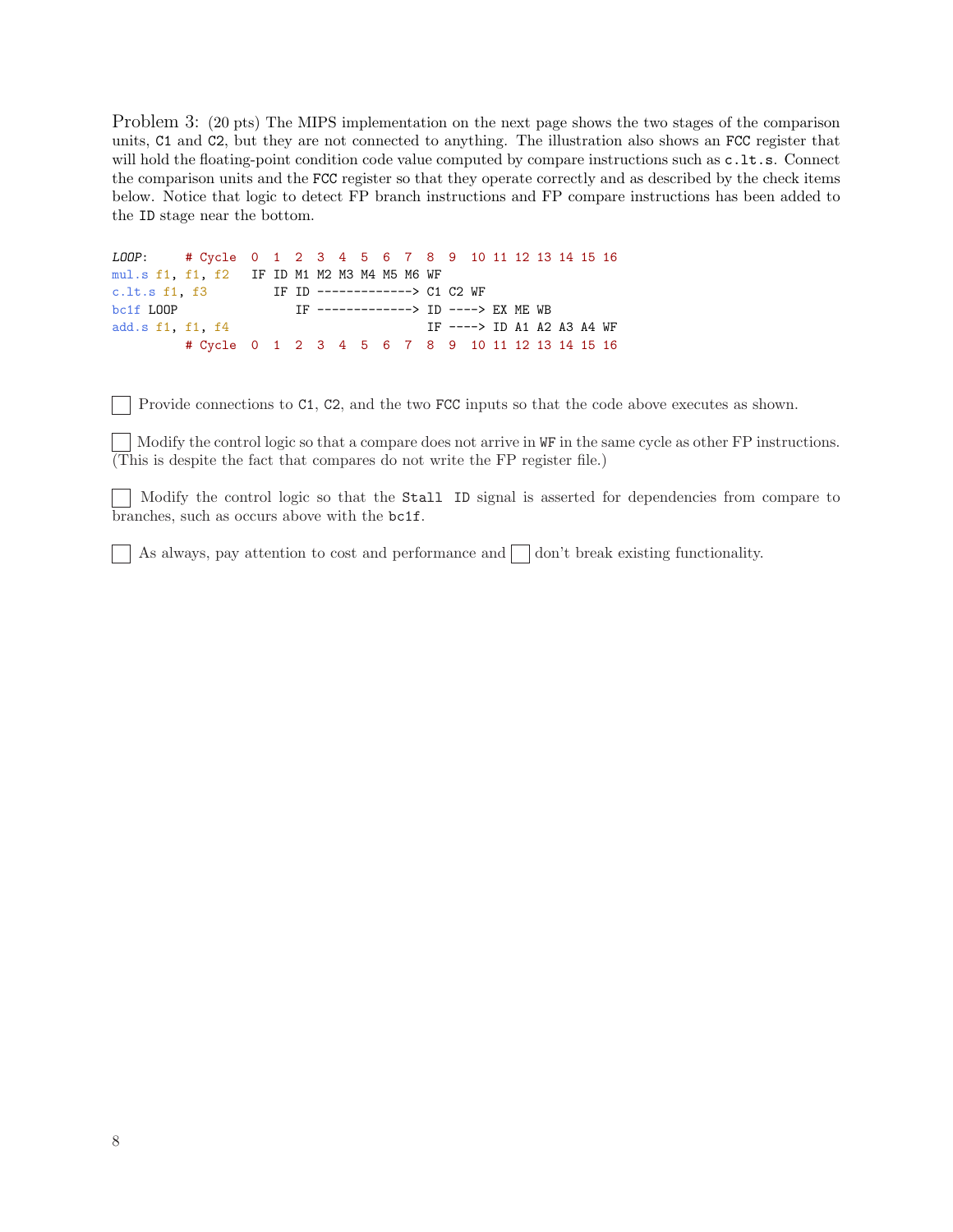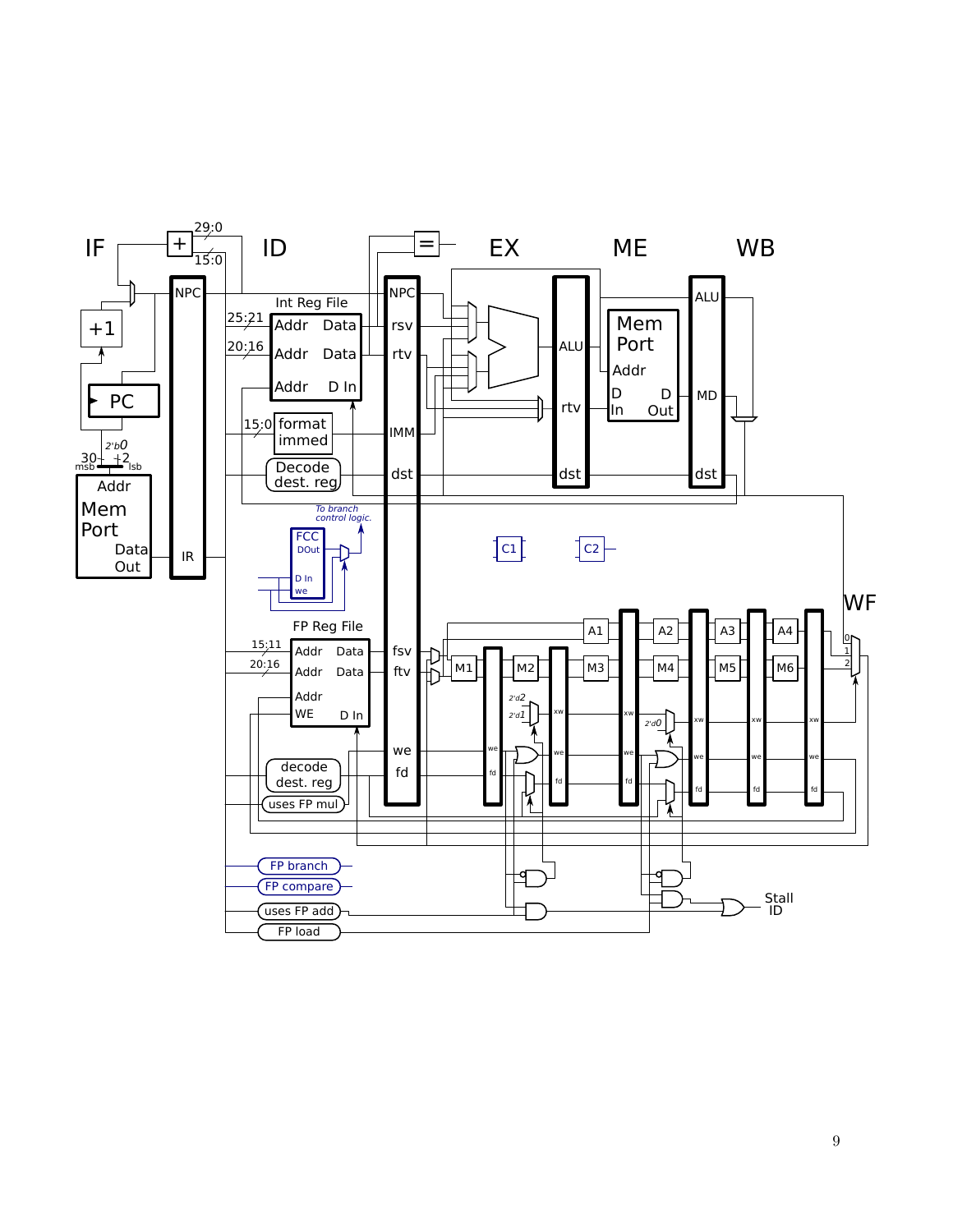Problem 4: (16 pts) Answer the following branch prediction questions.

(a) Code producing the branch patterns shown below is to run on two systems, each with a different branch predictor. All systems use a  $2^{12}$  entry BHT. One system has a bimodal predictor and one system has a local predictor with an 8-outcome local history.

Branch B2 starts with a random outcome, then repeats that same outcome two more times, followed by another random outcome followed by two more repeats of that. The random outcome is T with probability .3 and is independent of other outcomes. The following are possible B2 outcome sequences: TTT NNN NNN TTT TTT. Note that the number of consecutive T's or N's must be a multiple of 3 and so the following is not a possible sequence of outcomes for B2: TT NN T NNNN T.

Answer each question below, the answers should be for predictors that have already warmed up. Show work or provide brief explanations.

B1: T T N T T T N N T T N T T T N N ... B2: r r r q q q s s s ...

What is the accuracy of the bimodal predictor on branch B1?  $\mathbb{R}^n$ 

What is the accuracy of the bimodal predictor on branch B2?

What is the accuracy of the local predictor on branch B1?  $\Box$ 

 $\mathbb{R}^n$ What is the accuracy of the local predictor on branch B2?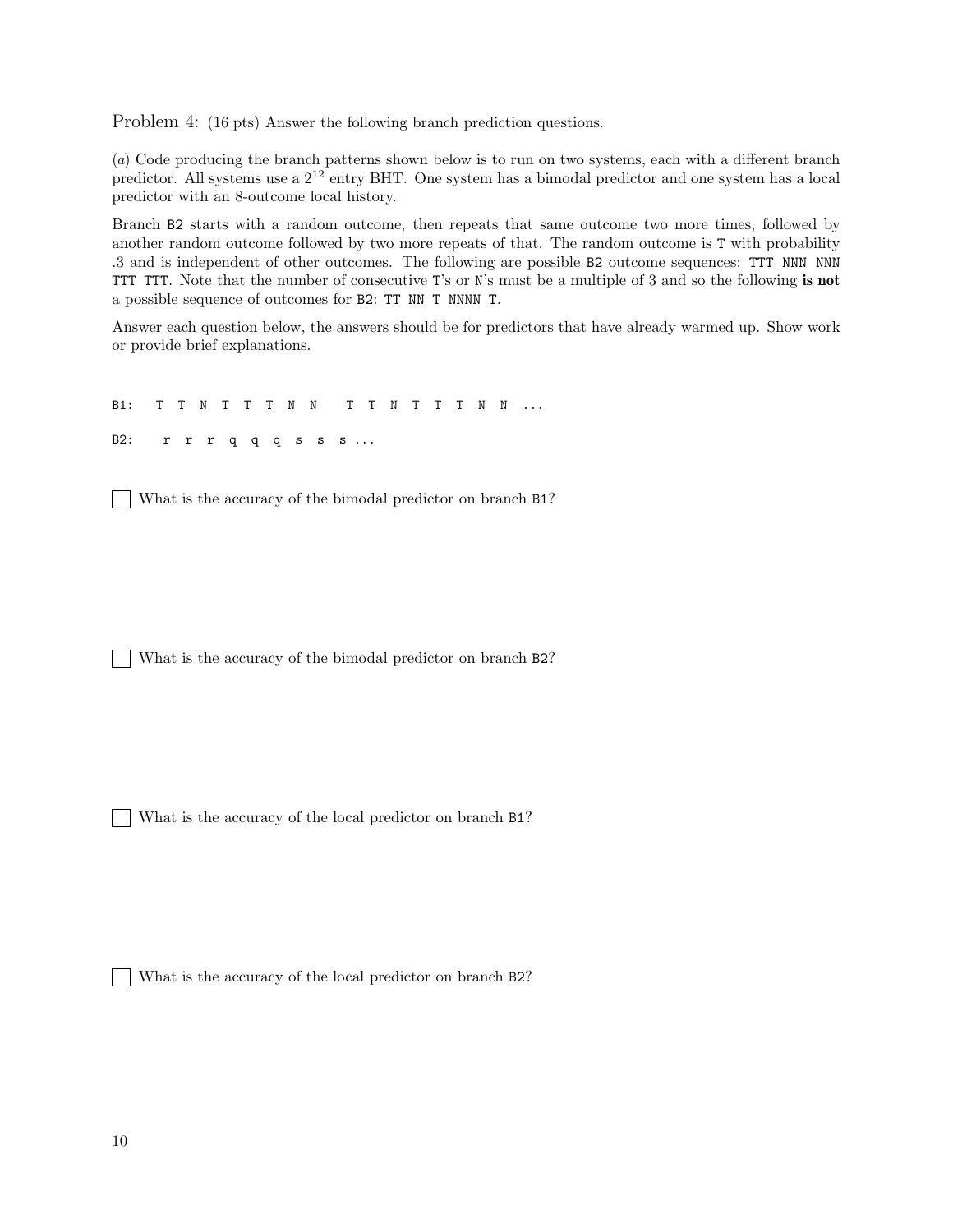(b) Appearing below is a diagram of a local predictor, showing in detail the logic for predicting the instruction in IF and for updating the predictor for the resolving branch. Modify the diagram so that it is a global predictor with an 8-outcome global history.

Modify so that it is a global predictor.

Remove hardware that's no longer needed.

Be sure to show the GHR (global history register).

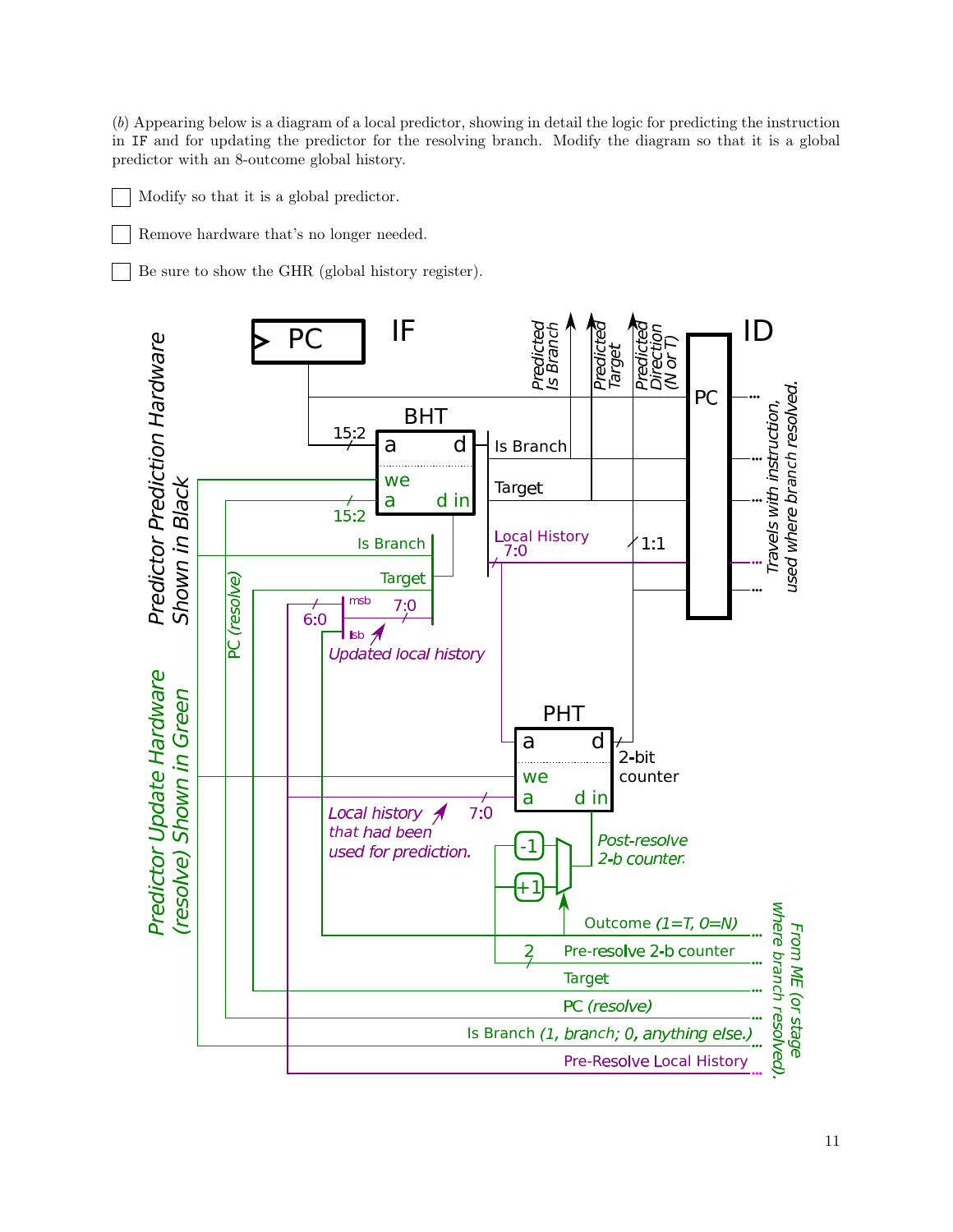Problem 5: (10 pts) The diagram below is for a 64 MiB, 4-way set-associative cache with a line size of 256 B, a bus width  $(w)$  of 8 B, for a 64 b address space. Helpful facts: 64 MiB = 64  $\times$  2<sup>20</sup> B = 2<sup>26</sup> B and  $256 = 2^8.$ 

(a) Answer the following, formulæ are fine as long as they consist of grade-time constants.



Fill in the blanks in the diagram.

Complete the address bit categorization below. Label the sections appropriately. (Index, Offset, Tag.)



Memory Needed to Implement | Indicate Unit!!:

Show the bit categorization for a direct-mapped cache with the same line size and capacity as the cache above.

Address: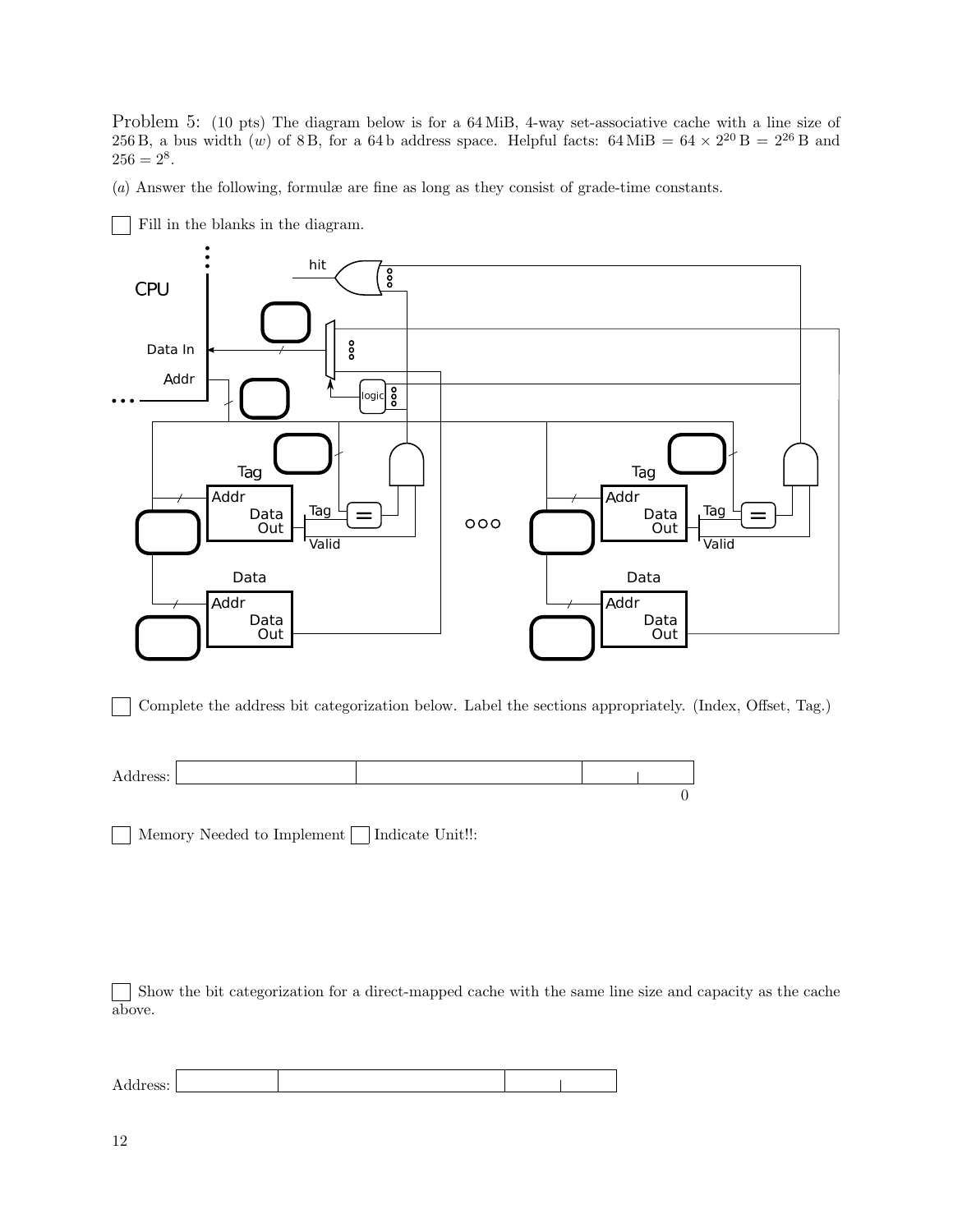The problem on this page is **not** based on the cache from Part a. The code in the problem belows run on a cache with a line size of  $256B$  (which is  $2^8B$ ). Each code fragment starts with the cache empty; consider only accesses to the arrays.

(b) Find the hit ratio executing the code below.

```
int sum = 0;
short *_a = 0x2000000; // sizeof(short) == 2
int i;
int ILIMIT = 1 << 11; // = 2^{11}for (i=0; i<ILIMIT; i++) sum += a[ i ];
```
What is the hit ratio running the code above? Show formula and briefly justify.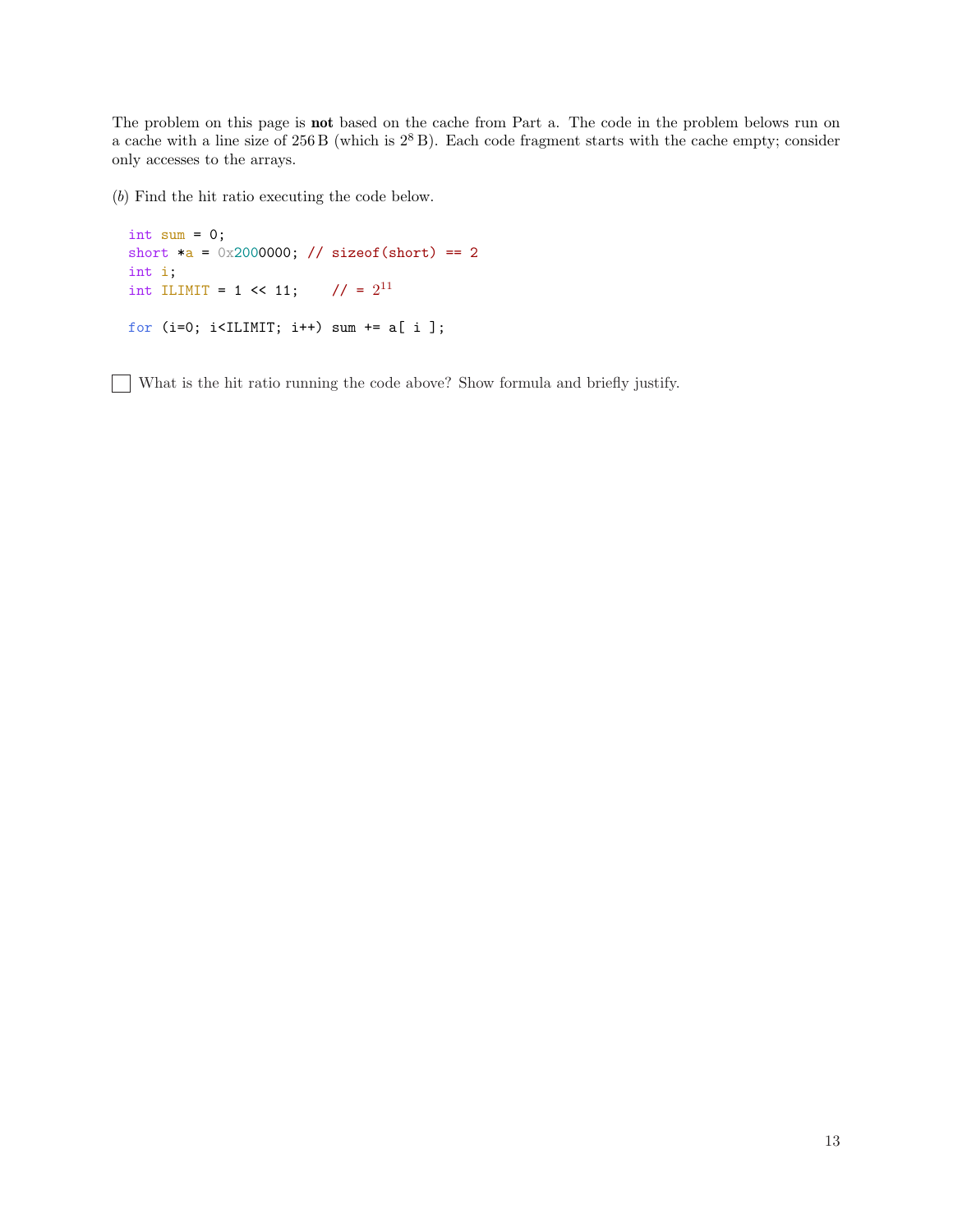Problem 6: (8 pts) Appearing below is a MIPS implementation that includes hardware for interrupts (hardware interrupts, exceptions, and traps). An exception code, exc, is collected and passed down the pipeline. Its value indicates the type of hardware interrupt, exception, or trap that has been encountered, a value of 0 indicates no interrupt of any kind.

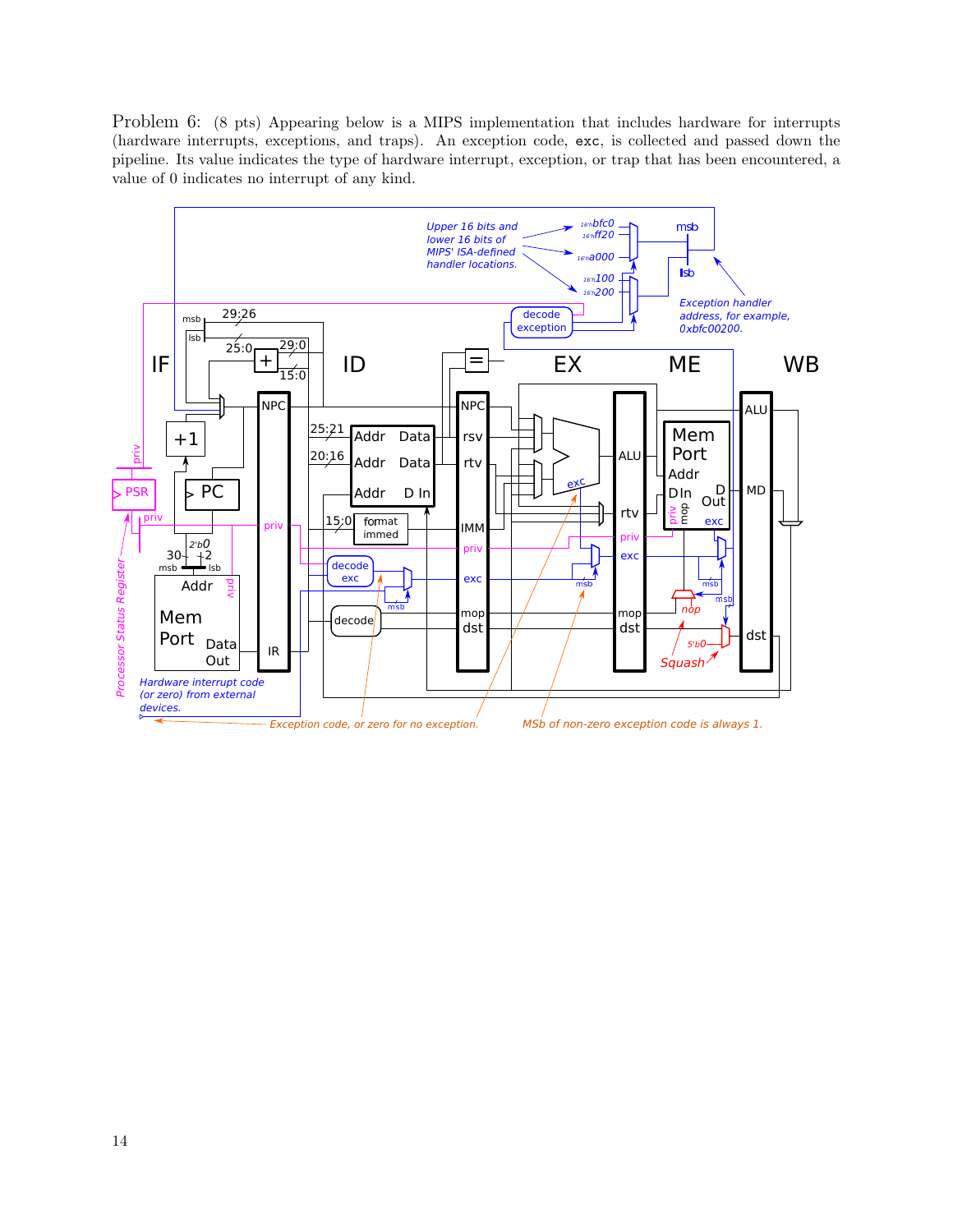(a) Notice that the decode exc logic in the ID stage examines the opcode of the instruction in ID as well as the value of ID.priv. Hint: priv is an abbreviation for privileged. Some opcode values raise exceptions only when ID.priv is zero, others raise exceptions whether or not ID.priv is zero.

Describe an instruction that raises an exception in ID only if ID.priv is zero.

Why is it important that such an instruction raise an exception?

Describe an instruction that raises an exception in ID whether or not ID.priv is zero.

(b) The illustrated hardware squashes the faulting instruction in ME, but no hardware is shown to squash any instructions that may be in the stages before ME nor for the stage after ME. That hardware may have been omitted for simplicity (the same reason that control logic is omitted) or because it is not needed.

To implement precise exceptions should the instructions in the stages before ME be squashed? Explain in terms of the handler and what would go wrong if instructions were not treated the right way.

To implement precise exceptions should the instructions in the stage after  $ME$  be squashed? Explain in terms of the handler and what would go wrong if instructions were not treated the right way.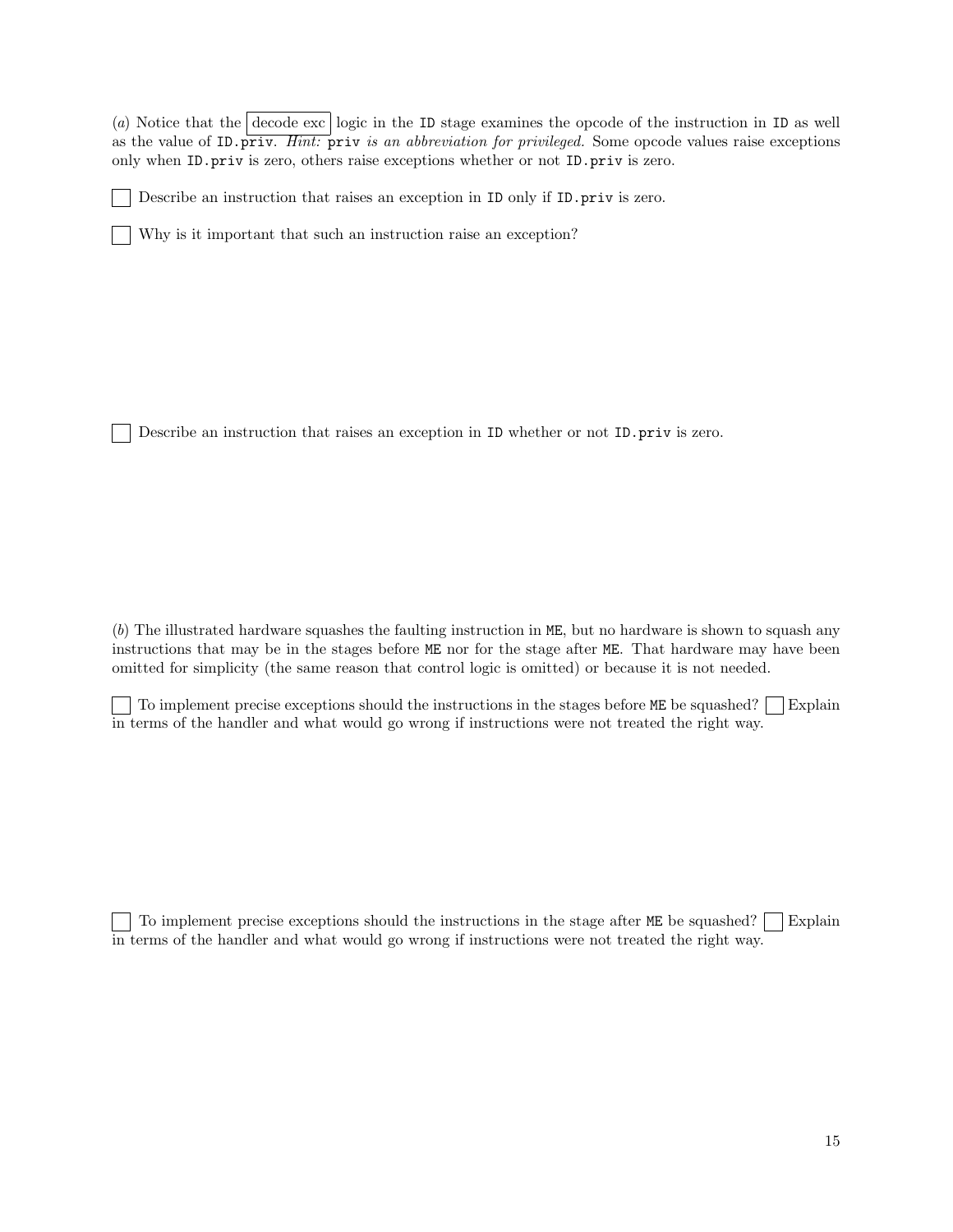Problem 7: (21 pts) Answer each question below.

(a) Show the encoding of the following MIPS instructions. Write the instruction name in opcode or func field values that cannot be determined.

```
0x1000: beq r10, r11, TARG
0x1004: add r7, r8, r9
TARG:
0x1034: lw r12, 14(r15)
```
Encoding for beq from code fragment above.  $\Box$  Pay attention to the branch target.

Encoding for add from code fragment above:

Encoding for lw from code fragment above:

(b) MIPS has one kind of memory addressing for all load and store instructions, such as in  $1w$  r1,  $2(r3)$ where the immediate, 2, is added to the value in r3. A CISC ISA might have two versions of the load, lw r1,  $(r3)$ , which lacks an immediate (the immediate would be zero in MIPS), and lwi r1,  $2(r3)$  for when an immediate is needed.

What would be the benefit for the CISC ISA of having the no-immediate version of the  $1w$ ?

Why would MIPS and other RISC ISAs not realize the same benefit?